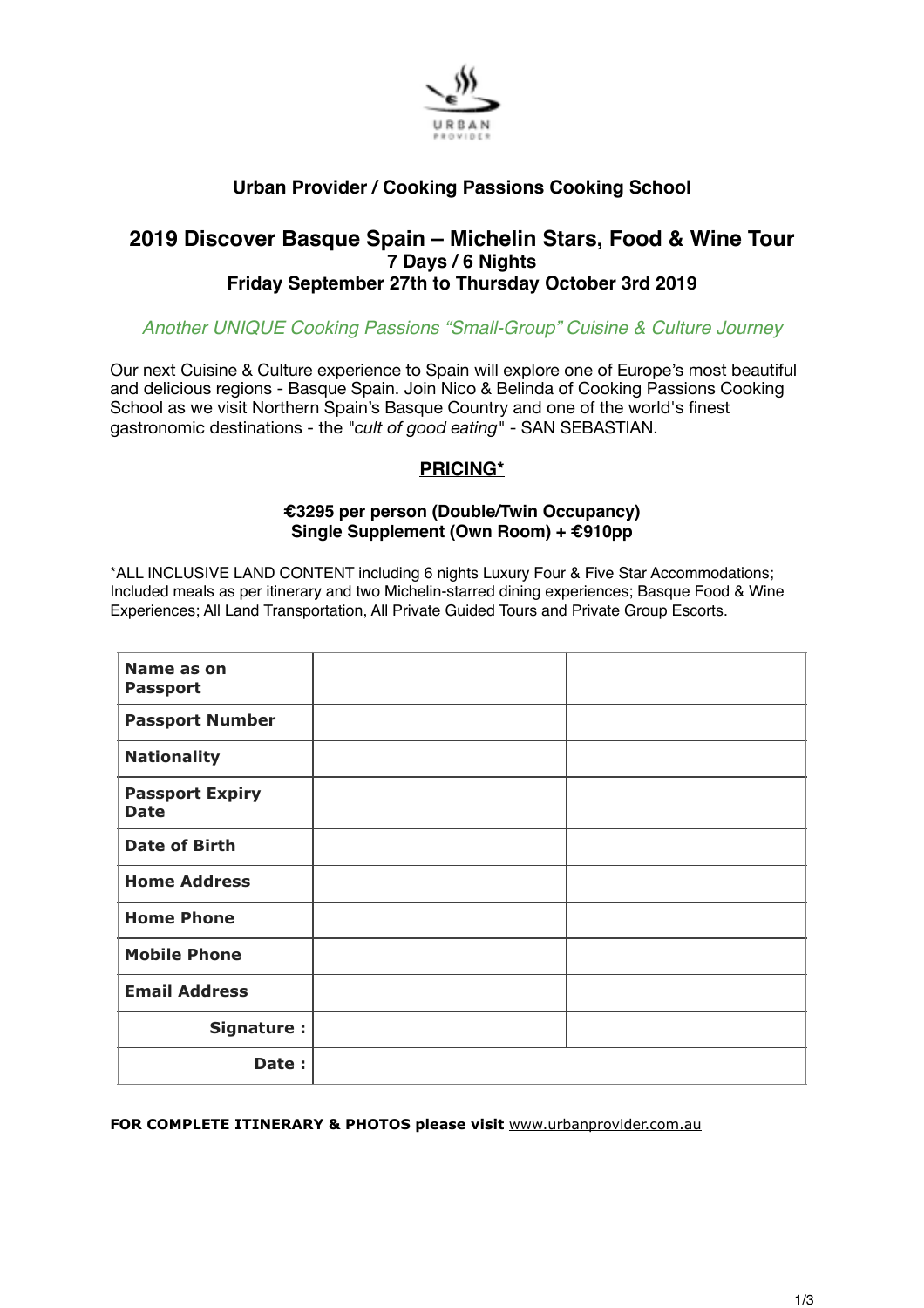### **The following is INCLUDED in the price:**

- 1 Night 4-Star Boutique Accommodation in Bilbao [Hotel Miro](https://www.mirohotelbilbao.com/en/)
- • [4 Nights Luxury 4-Star Seaview Accommodation at San Sebastian's newest 4-star property –](https://www.lasalaplazahotel.com/en/) [Hotel](https://www.lasalaplazahotel.com/en/)  Lasala Plaza
- 1 Night Luxury 5-Star Accommodation at one of the world's most iconic architectural properties, the [Frank Gehry designed "City of Wine" in La Rioja – Marques de Riscal Hotel \(A Luxury Collection](https://www.marriott.com/hotels/travel/biolc-hotel-marques-de-riscal-a-luxury-collection-hotel-elciego/)  Hotel)
- Experiencing the San Sebastian ritual of "pintxos" through the Old Town's many bars & restaurants
	- **Michelin Star dining experiences** at the world's most acclaimed restaurants :
	- 1 Star Michelin – [Marques de Riscal Restaurant, La Rioja](https://www.restaurantemarquesderiscal.com/)
		- 2 Star Michelin [Mugaritz](http://www.mugaritz.com/)  [Voted World's #9 Restaurant –](https://www.theworlds50best.com/The-List-2018/1-10/Mugaritz.html) (The World's TOP 50 Best Restaurants – 2018)
		- 3 Star Michelin OPTIONAL (own expense) meal at one of San Sebastian's acclaimed 3-Star Michelin restaurants – [Arzak](http://www.arzak.info/arz_web.php?idioma=En); [Akelarre;](http://www.akelarre.net/public_home/ctrl_home.php?lang=en) or [Martin Berasategui](http://www.martinberasategui.com/en/inicio)

### **• Wine & Food Excursions** :

- Winery tours and tastings in Spain's famed La Rioja Wine Region
- Visit to one of the oldest salt production facilities in the world where "White gold" has been produced uninterruptedly for 7,000 years.
- San Sebastian "Pintxos Tour" through its Old Quarter
- Introduction to Spanish Wines Wine Tasting
- Dinner at one of San Sebastian's traditional port-side Seafood Restaurants "Restaurante Marinela"
- Group Pre-Trip Briefing (Perth)
- Assistance of Group Escort during duration of tour

### **The following is NOT INCLUDED in the price:**

- International & domestic airfares
- Travel Insurance (compulsory)
- Any additional tours or museum admissions
- Any additional taxi fares
- Any non-included alcoholic & non alcoholic beverages for meals

*\*\*Note: Price is subject to change without notice as a result of international currency fluctuations that may affect the cost of land transportation, hotels, or other related services. You will be notified as soon as any changes are affected.*

#### **Booking Deadline (Or until booked out): 01 June 2019**

- Due to the limited rooms available at our selected hotels, bookings must be secured by March 1st 2019 so that we can confirm them with our accommodation providers. We trust this meets with your understanding.

### **HOW TO BOOK**

**Booking Deposit:** \$AUD900 non-refundable BOOKING DEPOSIT is required to hold a booking for the tour, at the time of your reservation. We are able to refund your Booking Deposit should a replacement be found for any cancelled places. Booking Deposits are used to secure accommodations and tour services. Please forward with completed BOOKING FORM and a copy of the Information Page of your passport by email or post to - Urban Provider, 267 Vincent Street, Leederville WA 6007.

#### **Booking Deadline** *– 01 June 2019*

**Final Payment:** Payment in full is required at least 90 days prior to departure **(Final Payment Due: 27 June 2019)**. Payment can be made at any time before the final due date, if you prefer. Final Payment will be converted from €EUR to \$AUD based on the prevailing Foreign Cash Currency Exchange rate at the time of payment. To view the Foreign Cash Currency Exchange to be used at the time of payment, please visit the QantasCash rates website at -<https://www.qantascash.com/rates-fees/currencies-rates/>

#### **Payment Options** *(Places confirmed upon receipt of payment)*

- Payment can be made by **cheque**, or by **direct deposit** at any **NATIONAL AUSTRALIA BANK** or **online** with your registered online banking facilities.
- Please make cheques payable to **urban provider** and post to 267 Vincent Street, Leederville WA 6007
- **• To pay online** through your financial institution, please find the following account details to make it easy to make your payment :
	- · Account Name: **urban provider**
	- · BSB Number: **086 492**
	- · Account Number: **750161399**
	- Please include your name at the "Description" field